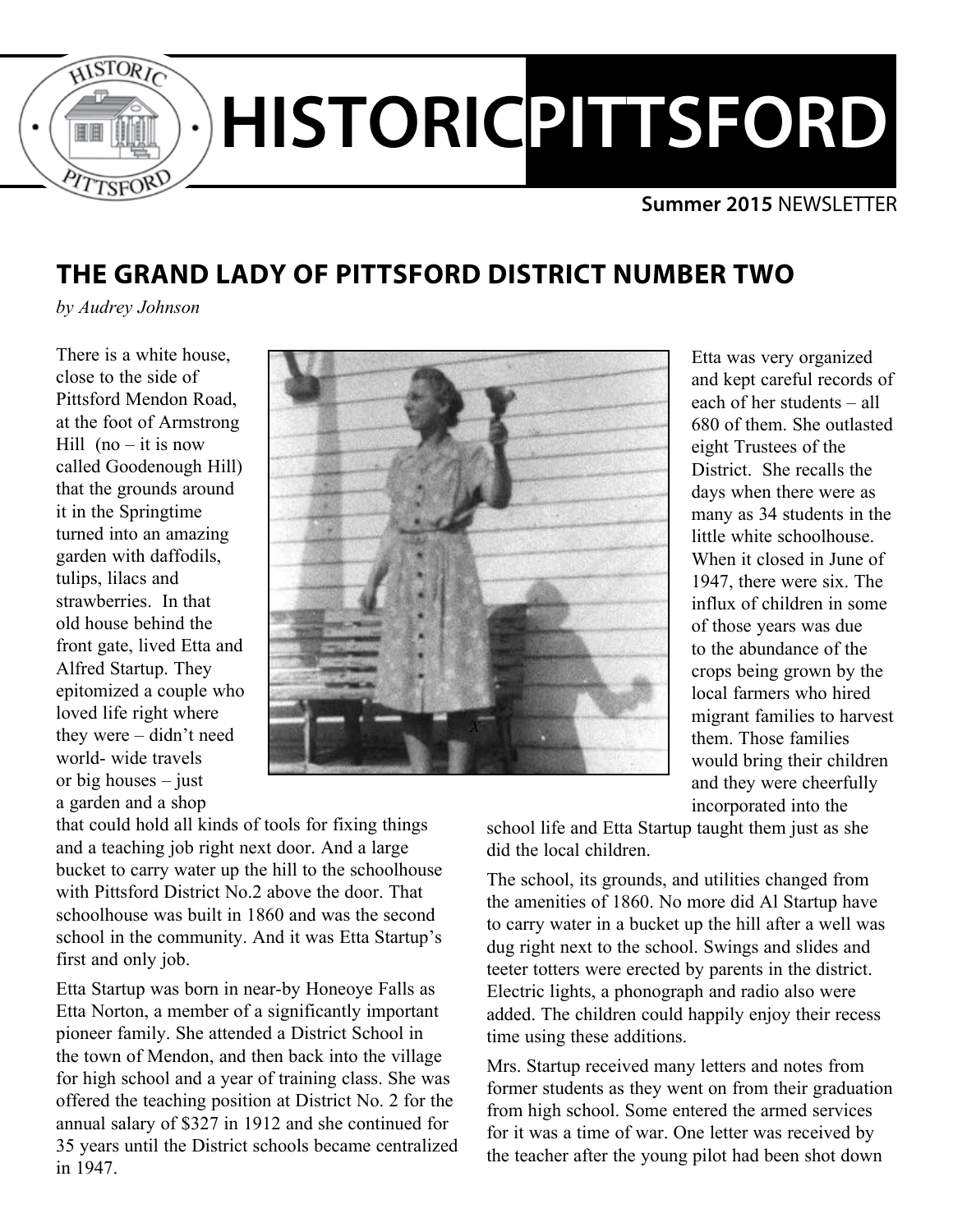#### Grand Lady *(continued from previous page)*

in his airplane. It was well known that the students from District 2 were better prepared for high school than from some other districts.

Students at District No. 2 had many pleasant times as well as studying. There were picnics, and Halloween parties, Christmas pageants when older siblings and parents would come and be thrilled to watch their child be a Shepherd or Wise Man. And Mrs. Startup directed and oversaw every one and proclaimed this program was the best ever!

Gone are the days of District Schools, walking to and from school, - days of everyone eating lunch at school and perhaps sitting around the pot- bellied stove that cooked potatoes that some of the students brought for lunch, pick-up games of Red Rover when the snow was gone and catching polliwogs in the creek. Hard to say if ipads and smart phones and laptops make education better or easier. The students still have too much homework and too many outside activities.

### **HOW TO SAVE A BARN**

- 1. Read the public notices and discover that a historic barn is about to be demolished
- 2. Bring the matter to Historic Pittsford to see if they might be able to save the barn
- 3. Members of HP enter into discussions with the owner of the barn and discover he is willing to donate the barn to the Town if it can be removed quickly
- 4. More discussions take place between Mayor Corby, Supervisor Smith, HP members and the barn's owner and it is discovered that the town has a potential spot to relocate the barn and grant money to cover costs
- 5. Find someone versed in disassembling and reassembling barns and locate a place to store the barn pieces until it can be rebuilt
- 6. Have HP make a presentation to the Town Board with all the reasons that saving this barn makes sense and the Town Board votes to save the barn.

The above mentioned barn is the Cass-Smith-Snyder barn, formerly at 1733 Calkins Rd. The barn is a 40x60 gable barn over 150 years old (circa 1850-60). It was once part of a large horse farm operation and is a prime example of barn architecture of that period in time.

This property was recently acquired by Mr. Bivone who needed to remove the barn from his property and was willing to donate it to Historic Pittsford or the town if they had a use for the barn.

Concurrently, the Town had recently received a \$175,000 state grant to plan and develop a nature park, complete with buildings, on the west side of the canal, adjacent to the DPW.

Coincidently, this property used to be home to a barn. The Snyder barn could become a centerpiece property for program use in the Town's new nature park. At their January 2015 meeting, the Town Board voted to save and eventually reuse the Snyder barn.

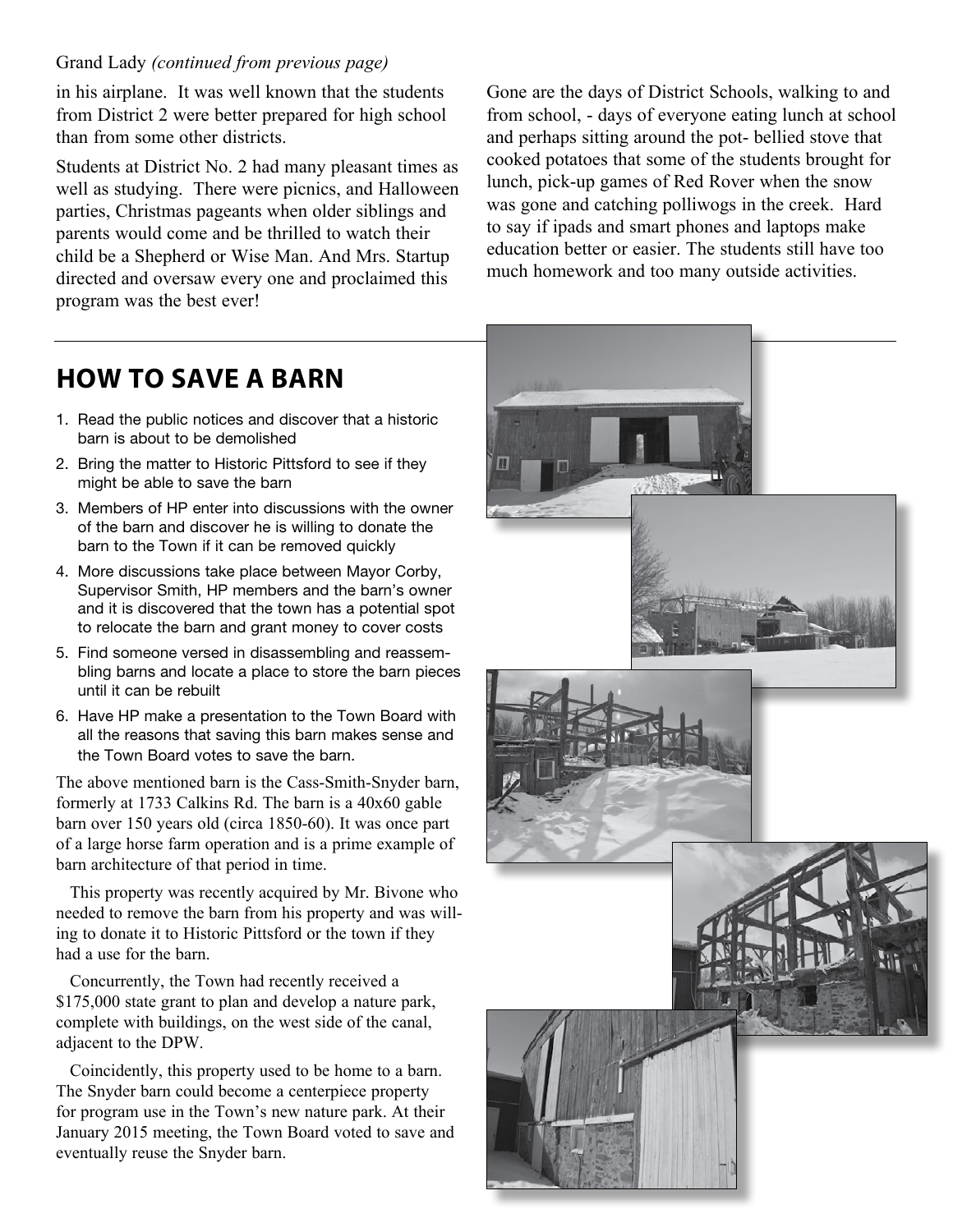# **PRESIDENT'S CORNER - (50 Years of ) PRESERVATION MATTERS**

Fifty years ago a visionary group of Pittsford residents officially organized Historic Pittsford. This year we are celebrating the myriad of accomplishments made not only through our current membership but by the important steps our predecessors took to assure that Historic Preservation became a Core Value for our community. Indebted and grateful to that farsighted group, we feel an equal responsibility to build upon their contribution by thoughtfully carrying on the important work that has helped to preserve the history of our community and make Pittsford an exceptional place in so many ways..

Since 1965, Historic Pittsford has strongly advocated for preservation of historic resources including, among many other actions:

- Formation of Historic Pittsford as a 'historical preservation society'; first directors were: Michael Newcomb, Richard Turner, and William Reinhard. Other subscribers were: Jacqueline Webber and Marion Barry. Judge Jacob Ark (father of local Supreme Court Judge John Ark) approved the Certificate of Incorporation 1965. Many others were involved...
- Commissioned Architecture of Pittsford Village survey (Paul Malo) via NYS Council on the Arts (1965) and funded Architecture of Town of Pittsford (1966), the basis for much of the historic preservation work to date.
- Strongly involved in the development and nurture of a model town historic preservation ordinance (1989) and advocacy for an effective historic preservation board...
- Documented (surveyed) important historic structures throughout community
- Persistent support for the town 'Greenprint' which preserved 5 historic family farms and other important lands (1999) through purchase of development rights
- Advocated for a strong preservation code in the village and for designation of the village as a local, state, and



*Little House Office and Museum* 18 Monroe Ave., Pittsford, NY 14534 / 381-2941 Open: Wednesday and Saturday 9am-12noon Dorothy Meusburger, Secretary

national historic district

- Underwrote dozens of architectural consultations for owners of historic properties; ongoing service
- Commissioned survey of barn structures performed by Paul Knickerbocker in 1989.
- Produced dozens of programs related to preservation and relevant history
- Co-sponsored Harvest Festivals with the Greenbelt Association
- Conducted historic house / garden tours
- Established the Webber outdoor reading garden at the Pittsford library
- Arranged for historic metal plaques for homes and other structures

Now, 50 years later, we continue to encourage historic preservation as a core value. Most recently the board of directors has worked with public officials and private property owners to:

- Preserve the former Senator Rodney Janes estate, advocating designation of the residence (Janes Library) as a local landmark and the majority of the estate as town parkland
- Save from demolition the Cass Smith Snyder Filer horse barn at 1733 Calkins Road, brokering an arrangement between the owner and the town to disassemble, store and eventually re-erect the barn on land in the village along the canal.

On Saturday July 18 2015 we will be celebrating our 50th year at Monroe's (the former Spring House) to which all of our members are invited. This will be a very special annual meeting...

Sincerely, Margaret Caraberis Brizee, **President** Historic Pittsford

#### **Save the Date!**

The Annual meeting of Historic Pittsford will be held on Saturday, July 18 at Monroe's (formerly the Spring House). Details will follow.

"Like" us on Facebook!